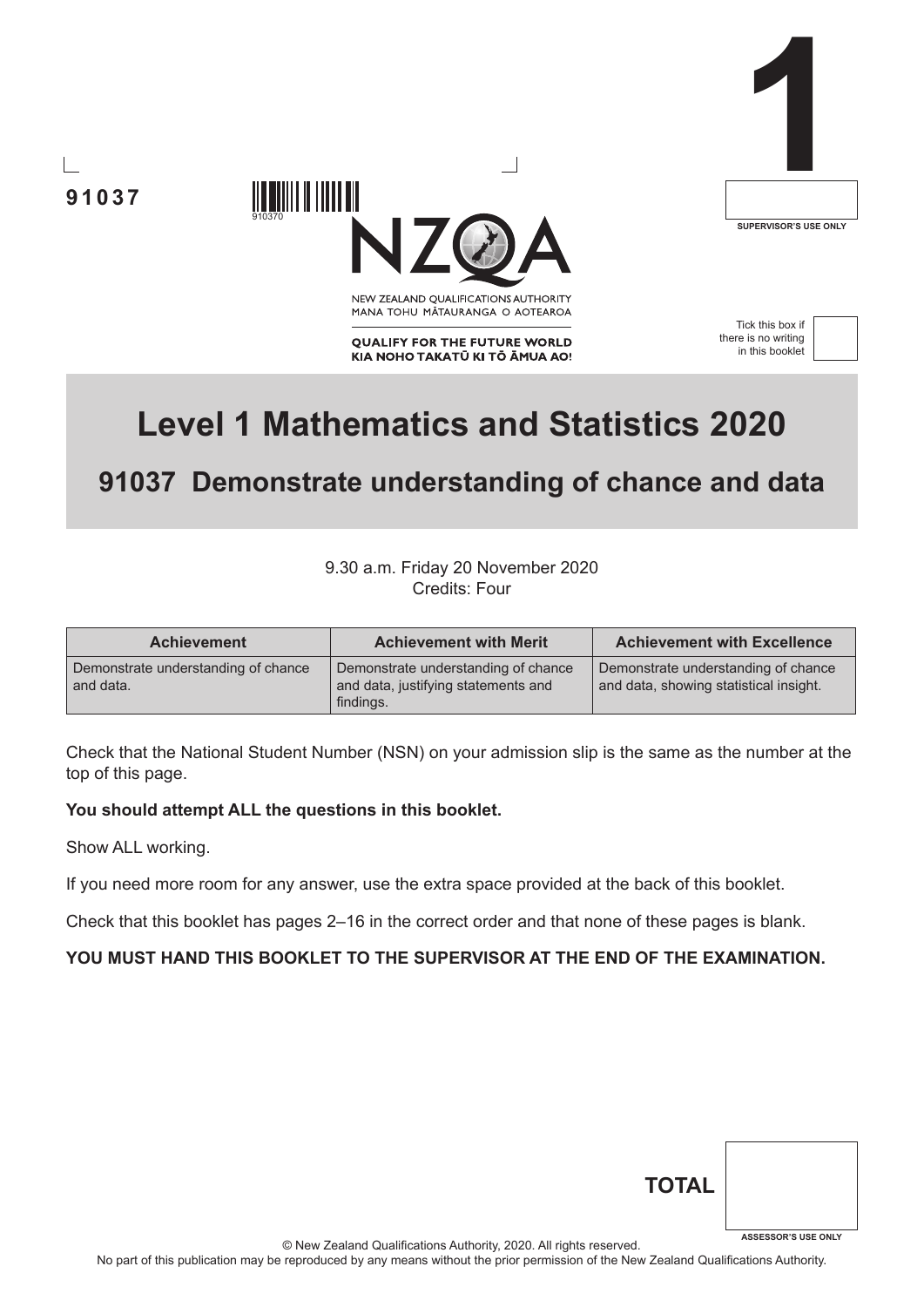## **QUESTION ONE**

The tūturiwhatu (also known as the banded dotterel) is a small New Zealand bird. It is typically found along seashores, estuaries, and riverbeds. The population of these birds changes during certain times of the year as they move within New Zealand and as far away as Australia.

The graph below shows the population of tūturiwhatu at one location in New Zealand between January 2015 and October 2020.





(a) When was the lowest number of tūturiwhatu recorded? *Justify your answer.*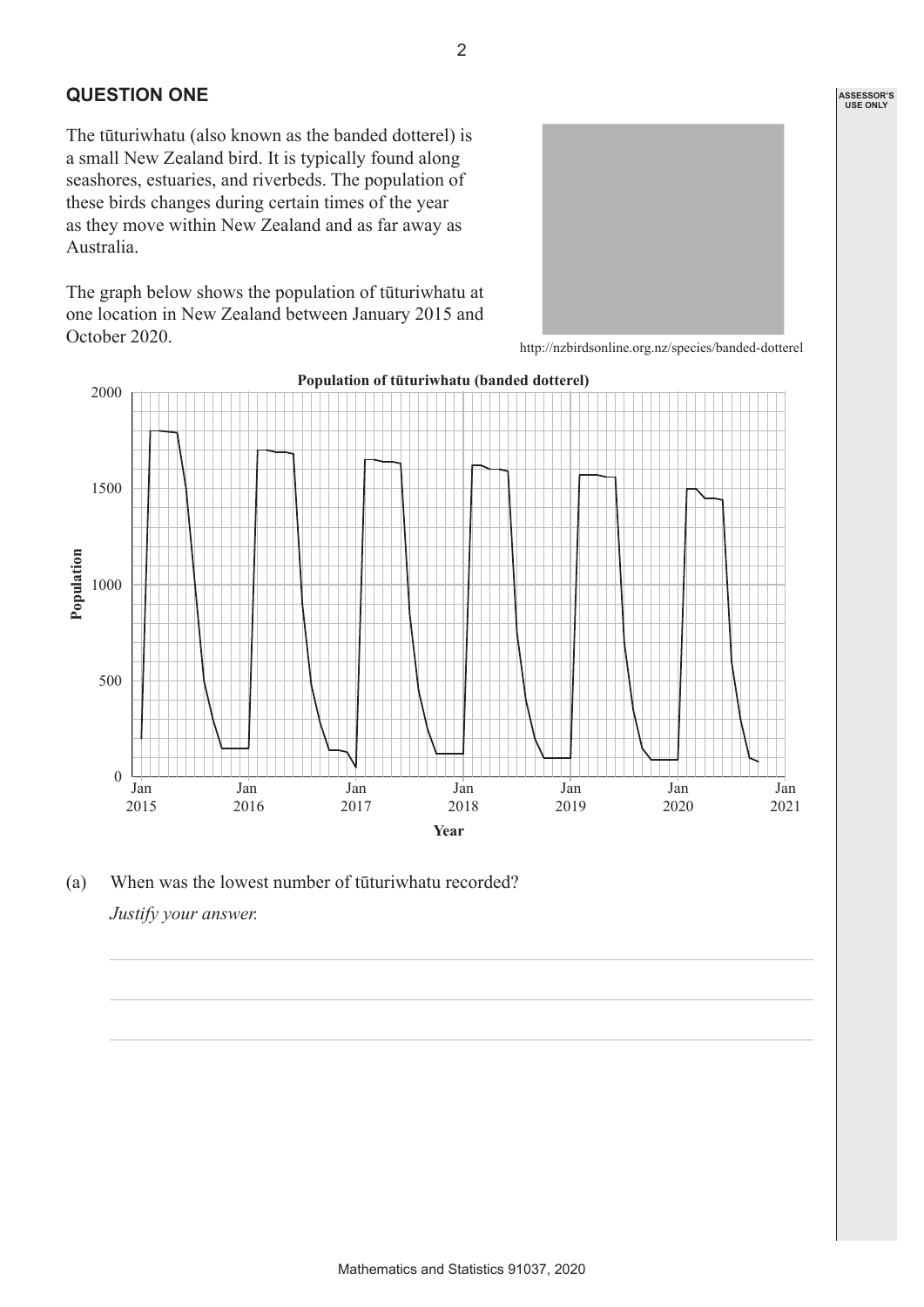**ASSESSOR'S USE ONLY**

(b) Discuss any trends, regular patterns, and unusual features that you notice in the graph of the data of the number of tūturiwhatu at this location.

Provide evidence from the graph to back up your statements.

*Justify your answer using statistical reasons.*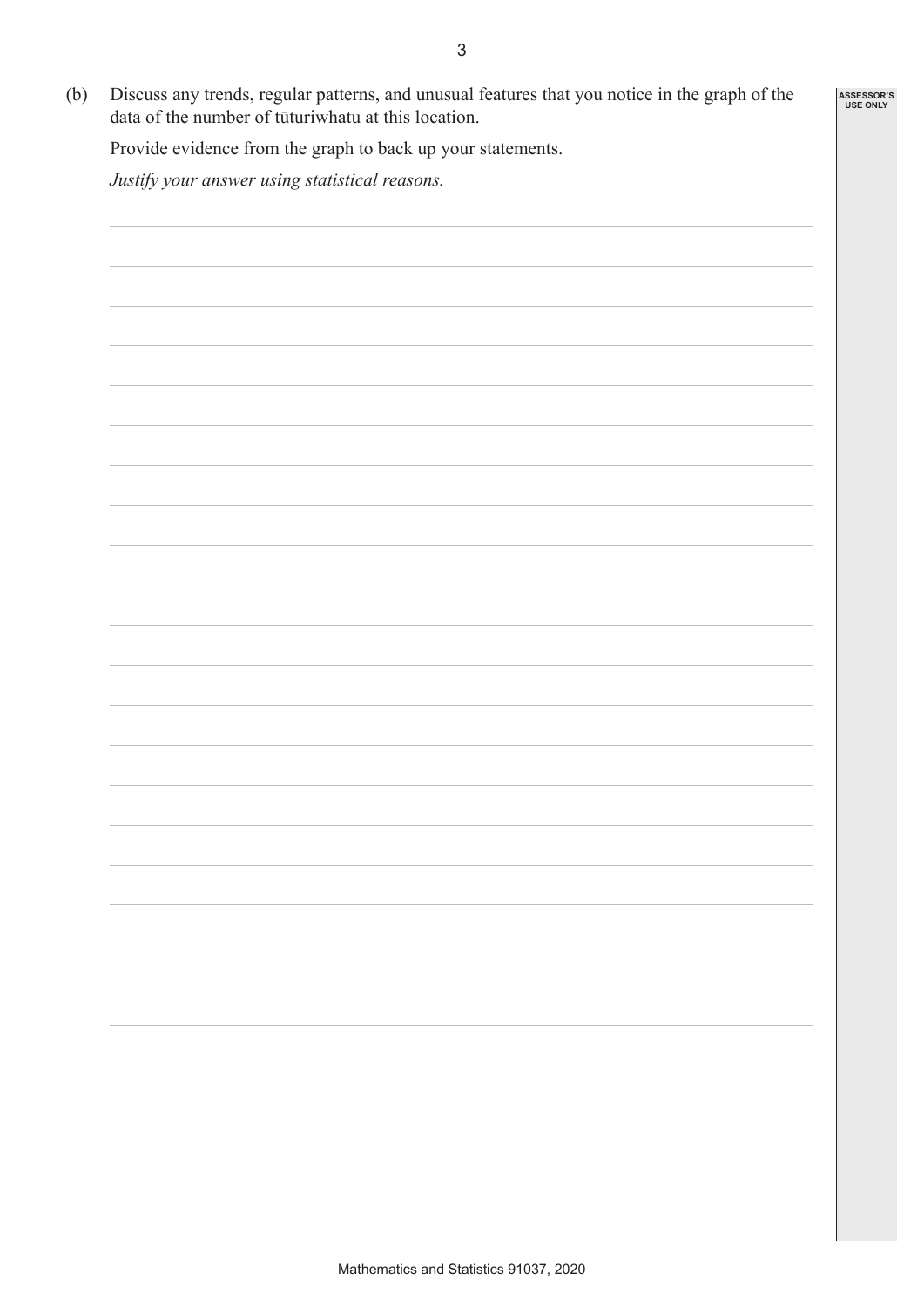(c) Some of the tūturiwhatu will not move to other areas because they are too sick or too old to travel far.

The table below shows a random sample of 1350 tūturiwhatu on Stewart Island during 2019 that either moved away or stayed.

This sample was recorded by gender.

|               | <b>Moved away</b> | <b>Stayed</b> | <b>Totals</b> |
|---------------|-------------------|---------------|---------------|
| Female        | 690               | 165           | 855           |
| <b>Male</b>   | 410               | 85            | 495           |
| <b>Totals</b> | 1100              | 250           | 1350          |

(i) One tūturiwhatu was selected from this sample.

What is the probability that it is a female that stayed?

(ii) One of the tūturiwhatu that stayed was selected. What is the probability that it is male?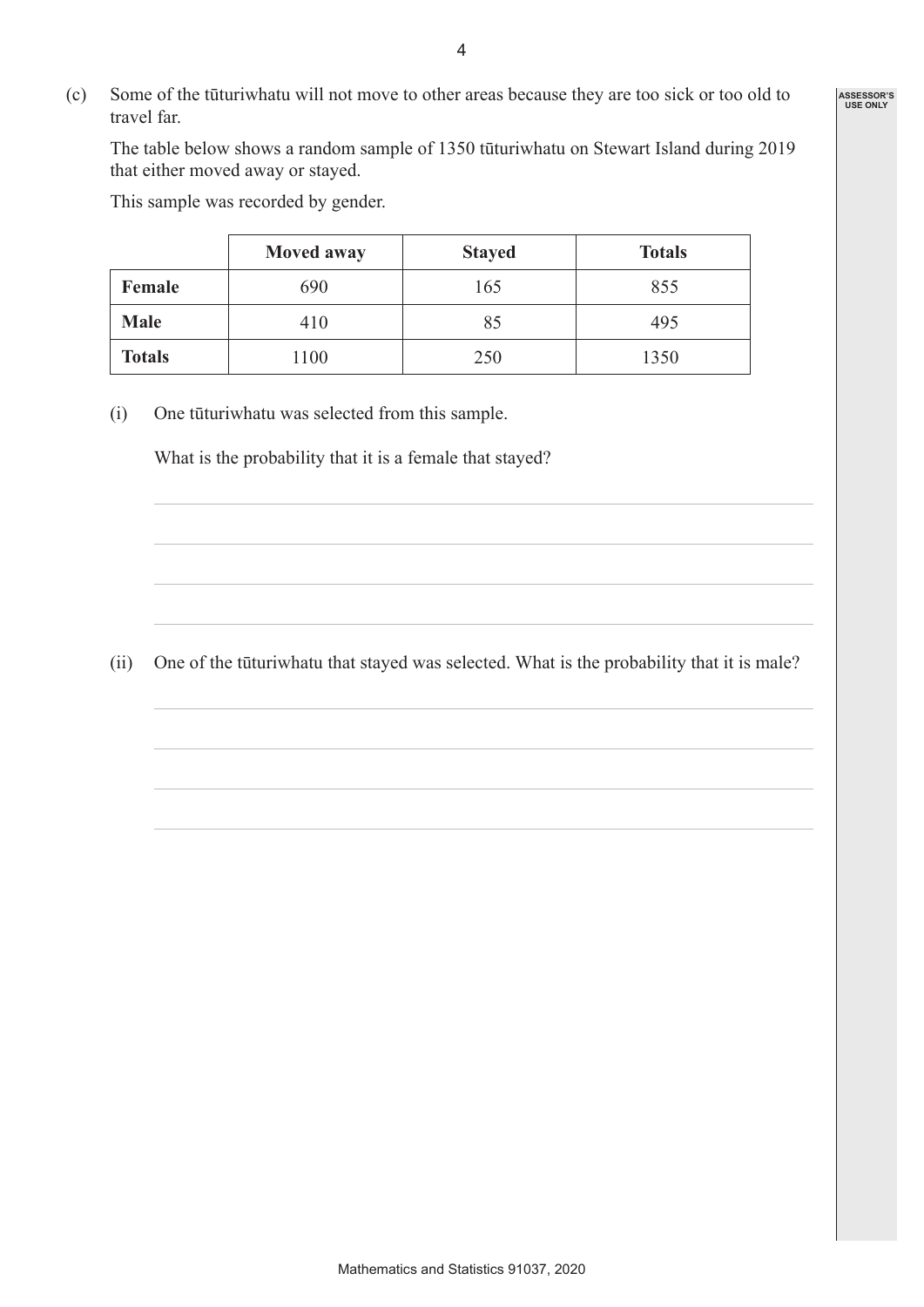(iii) Is a female or male tūturiwhatu more likely to move away? *Justify your answer using the data provided in the table on page 4.*

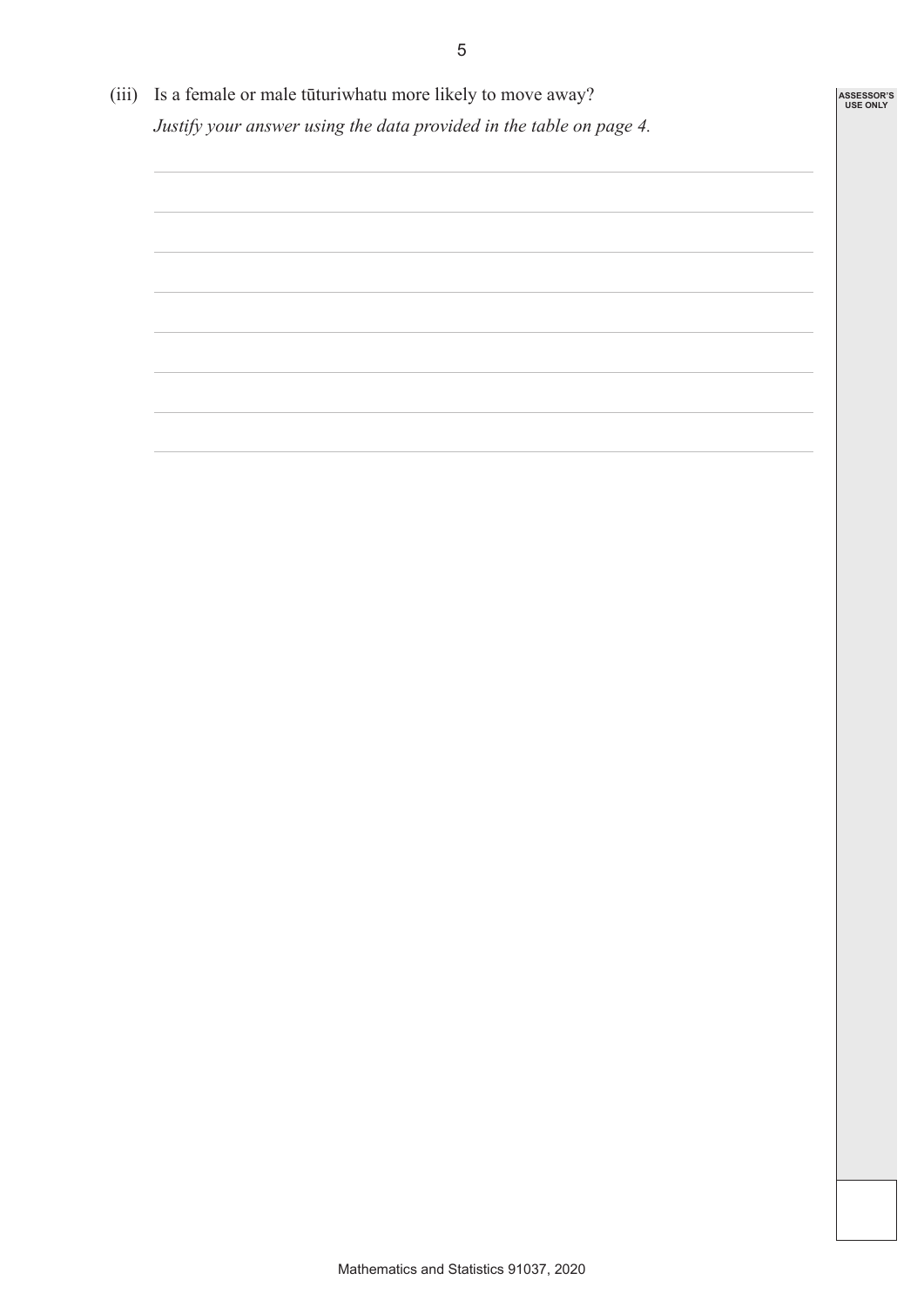## **QUESTION TWO**

(a) Humpback whales are found in oceans and seas all around the world.

The graph below compares the weights of a random sample of male and female humpback whales, measured in kilograms.

The data has been collected from humpback whales found along the west coast of New Zealand during spring in 2019.



#### **Weight of humpback whales by gender**

(i) A student comments that the box of the female humpback whales is wider than the box of the male humpback whales.

Interpret what this means when considering this sample of humpback whales.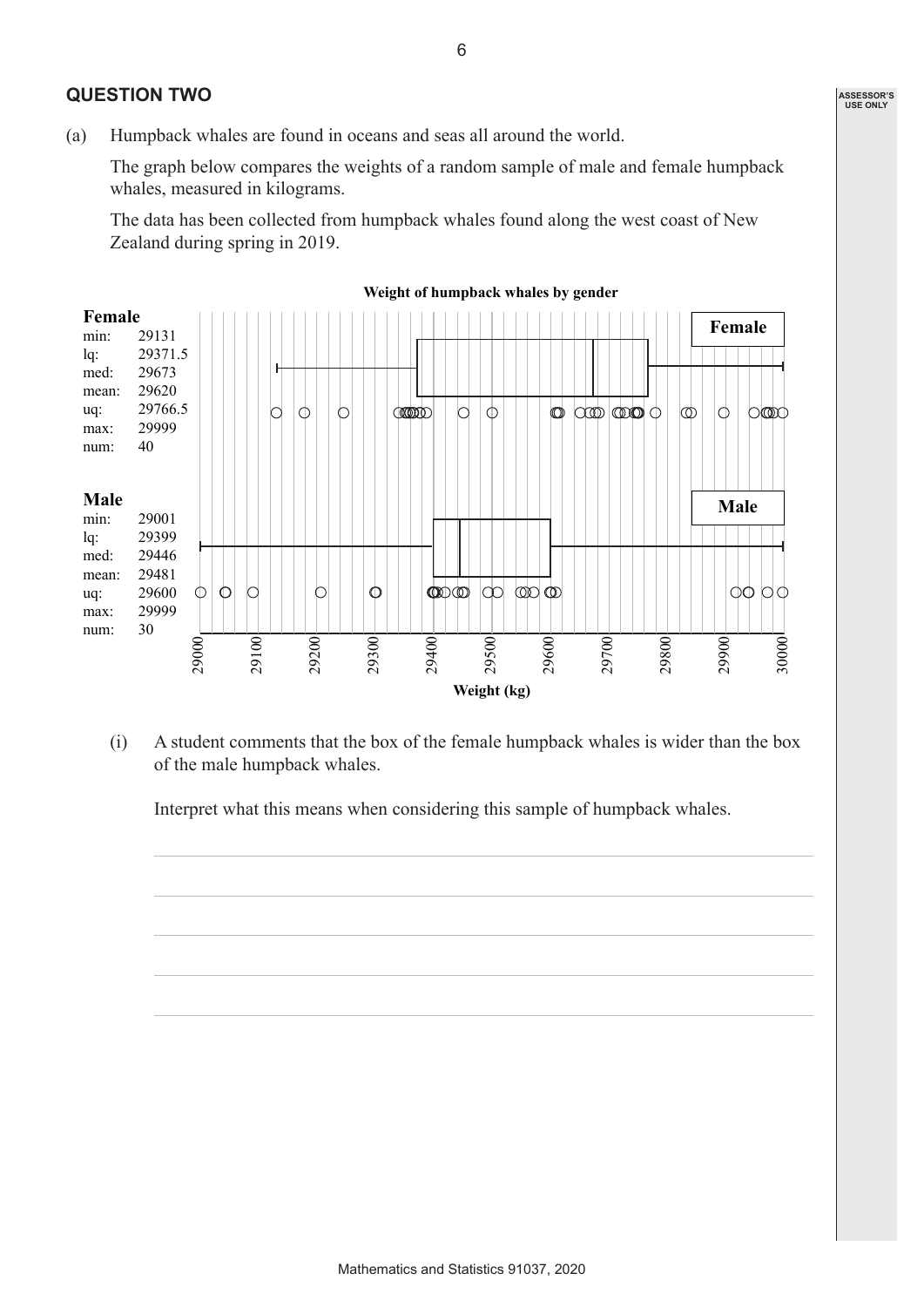(ii) Clearly describe at least two different key features in the sample distribution of the weights for both male and female humpback whales.

Note any similarities and differences.



(iii) A claim is made that in the spring of 2019, female humpback whales tended to weigh more than male humpback whales around all of the coasts of New Zealand.

Comment on this claim, based on the sample of whales provided.

*Justify your answer using statistical reasons.*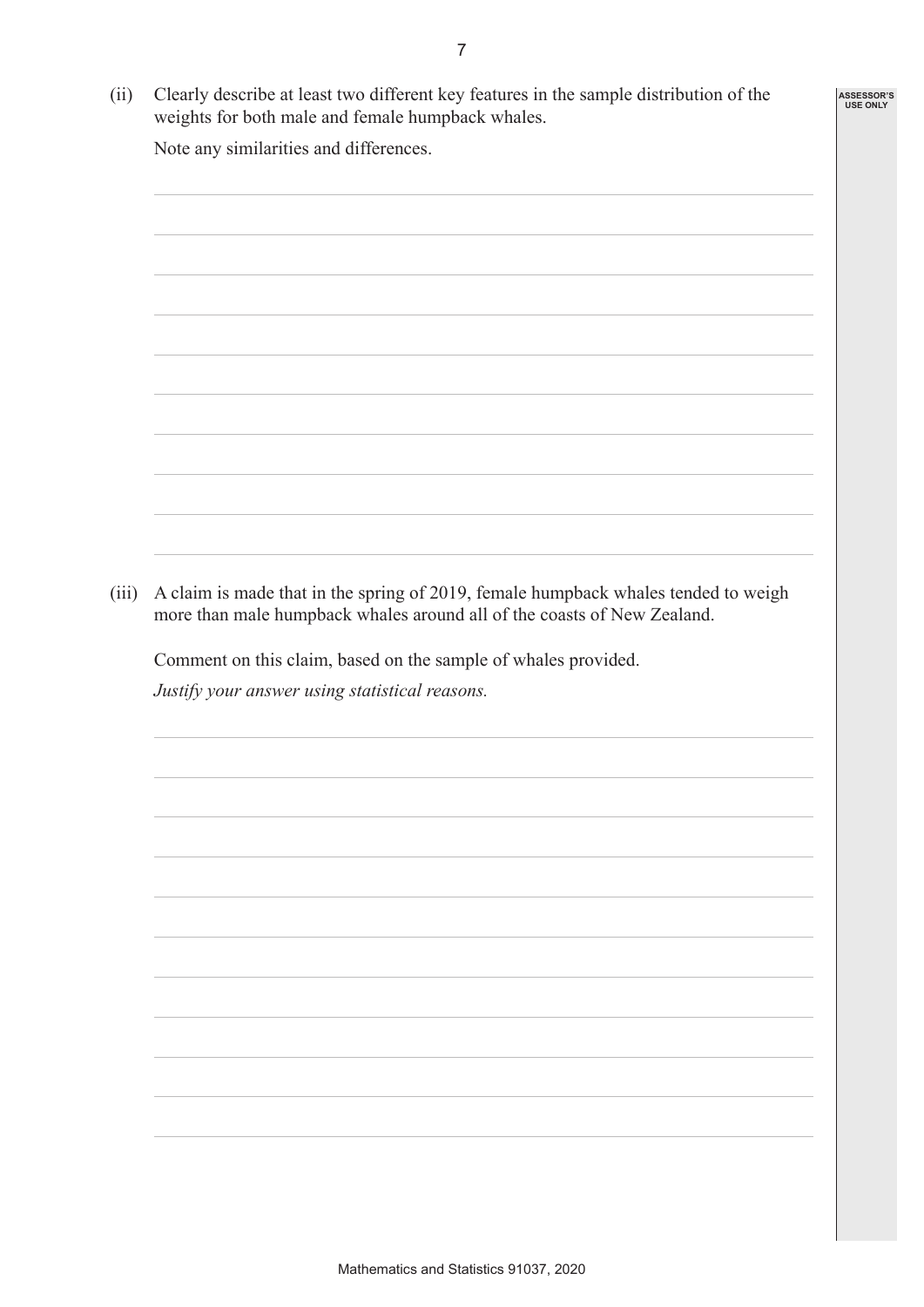(b) The Society for the Prevention of Cruelty to Animals (SPCA) in New Zealand has a special open day every year, when people are encouraged to visit their local centre and take home a pet.

The graph below compares a random sample of 820 animals that were taken home from one local SPCA centre on its last open day.



- (i) What is the probability that an animal taken home from this SPCA centre was a guinea pig?
- (ii) What is the probability that if a dog was taken home from this SPCA centre, it was female?
- (iii) An article on the internet claims that female animals have more chance than male animals of being taken home on one of these open days.

Evaluate this claim using statistical reasoning, providing at least three comments.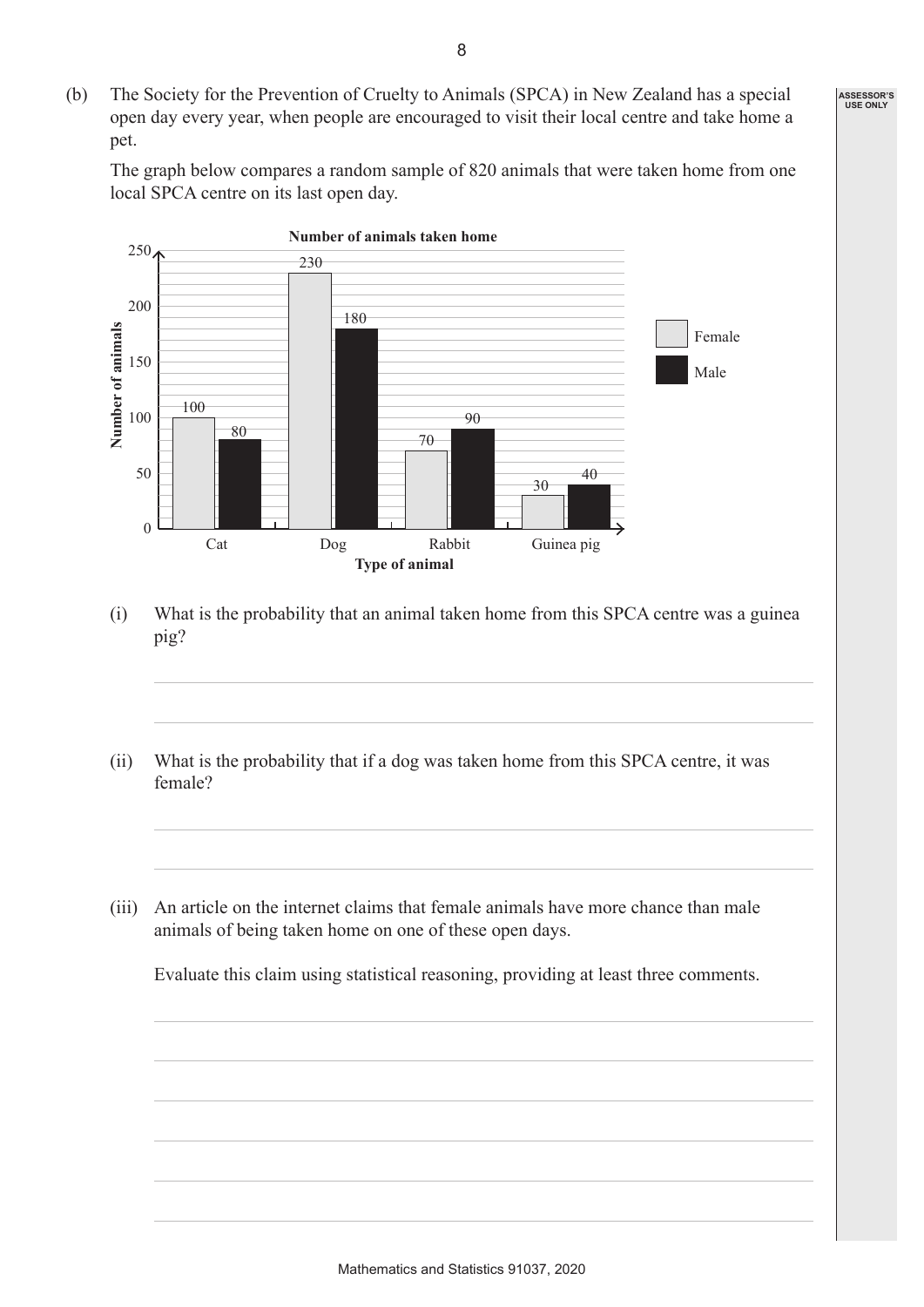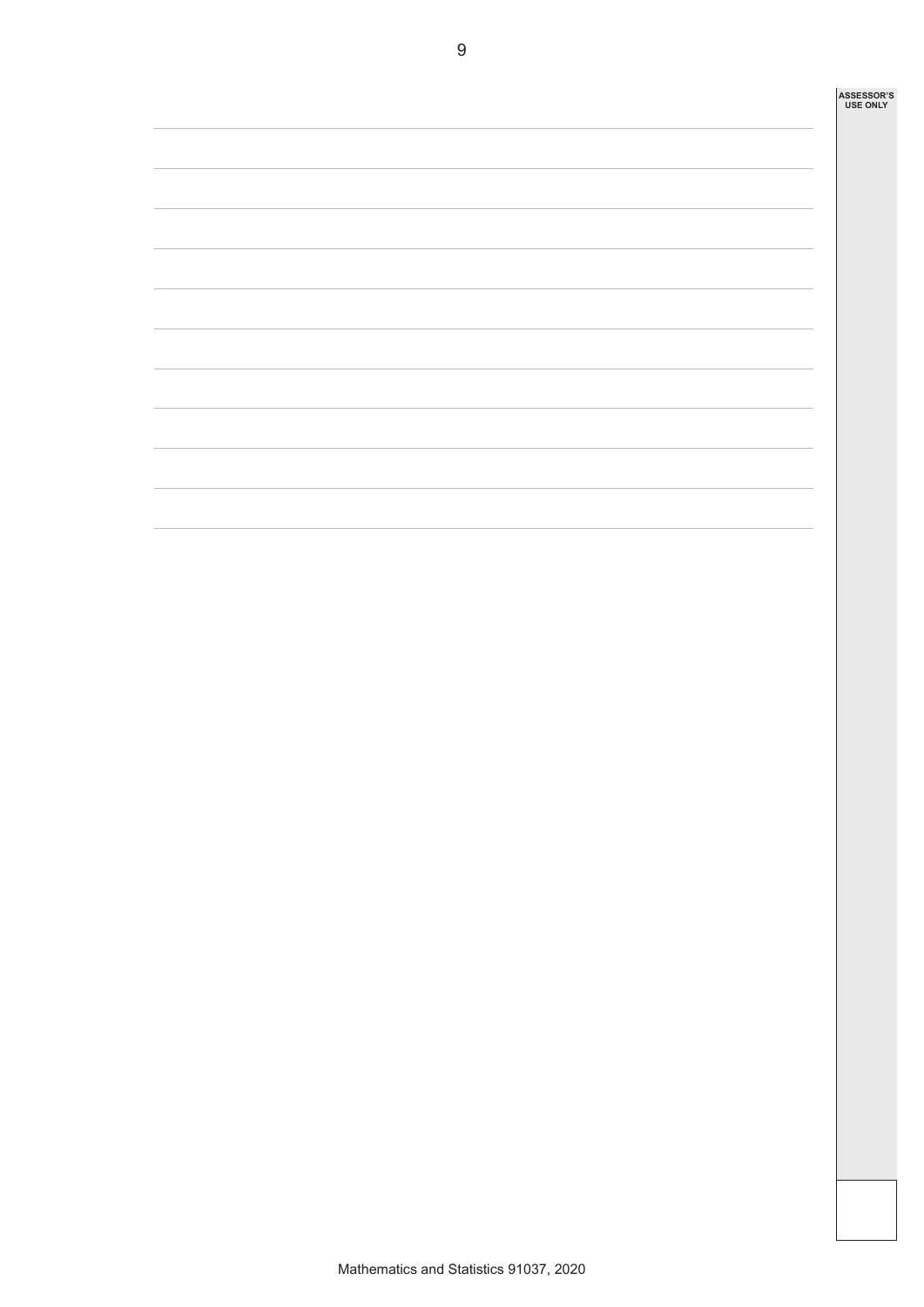## **QUESTION THREE**

(a) African elephants are one of several species of elephant. A random sample of 55 African elephants from zoos and from the wild are selected.

The scatter graph below shows the relationship between the foot size of elephants and their waist size. Foot size and waist size are both measured in cm.

The black squares are measurements taken from male African elephants. The grey dots are from female African elephants.



(i) Comment on the chance of an African elephant having a waist size greater than 450 cm. *Justify your answer using statistical reasons.*

(ii) On the scatter graph above, draw a line that best fits the relationship between the "foot size" and "waist size" of African elephants.

Comment on the strength of the relationship. *Justify your answer using statistical reasons.*

*If you need to redraw this graph, use the grid on page 14.*

Mathematics and Statistics 91037, 2020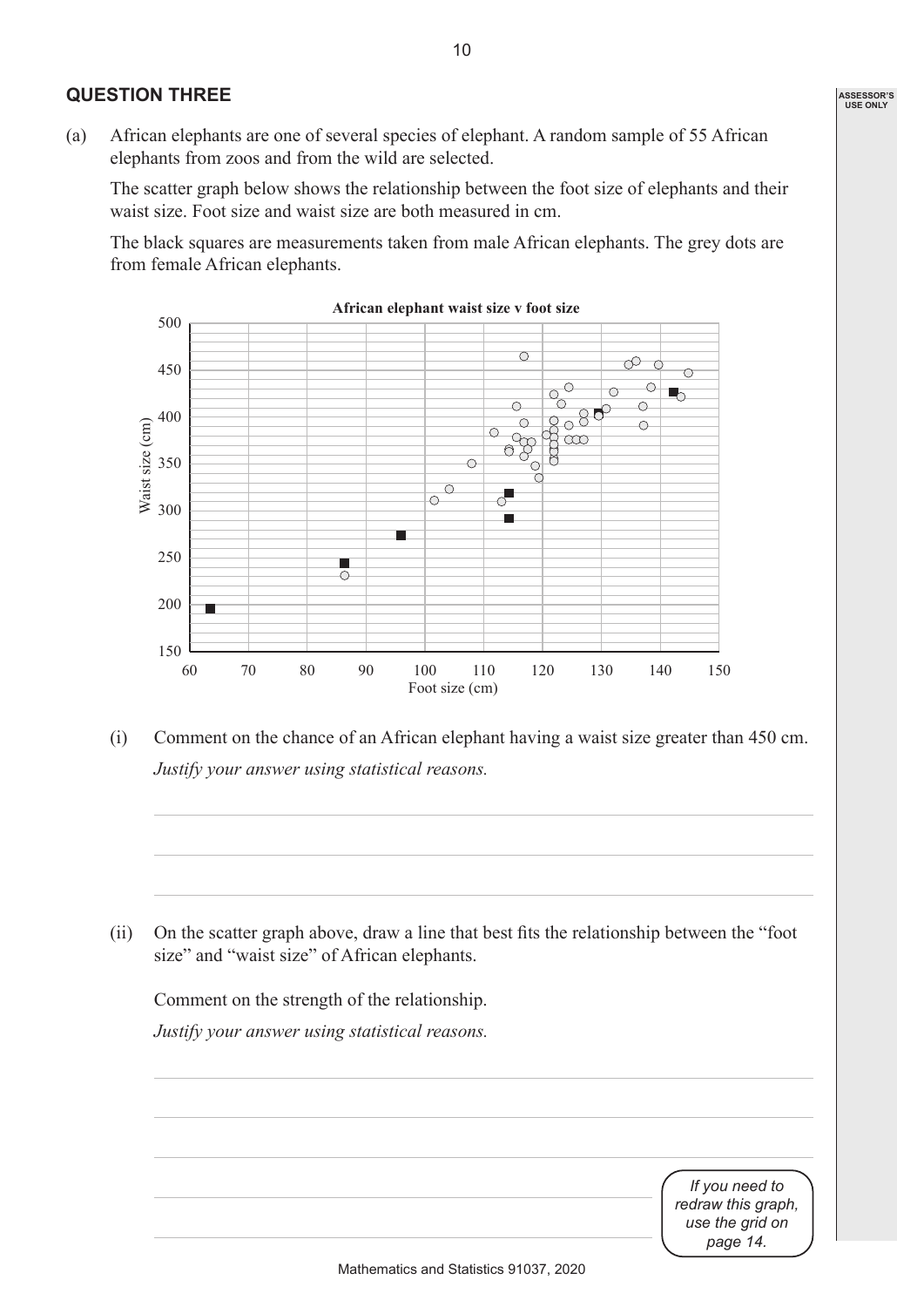(iii) Describe and interpret at least two different features visible in the graph of the data of "waist size" versus "foot size" in this sample of African elephants. **ASSESSOR'S USE ONLY**

*Justify your answer using statistical reasons.*

(iv) Difyr believes that this scatter graph would be very useful to predict the waist size of **all** elephants based on their foot size.

Evaluate Difyr's claim using statistical reasoning, giving at least three different justified statements.

*Please turn over* ➤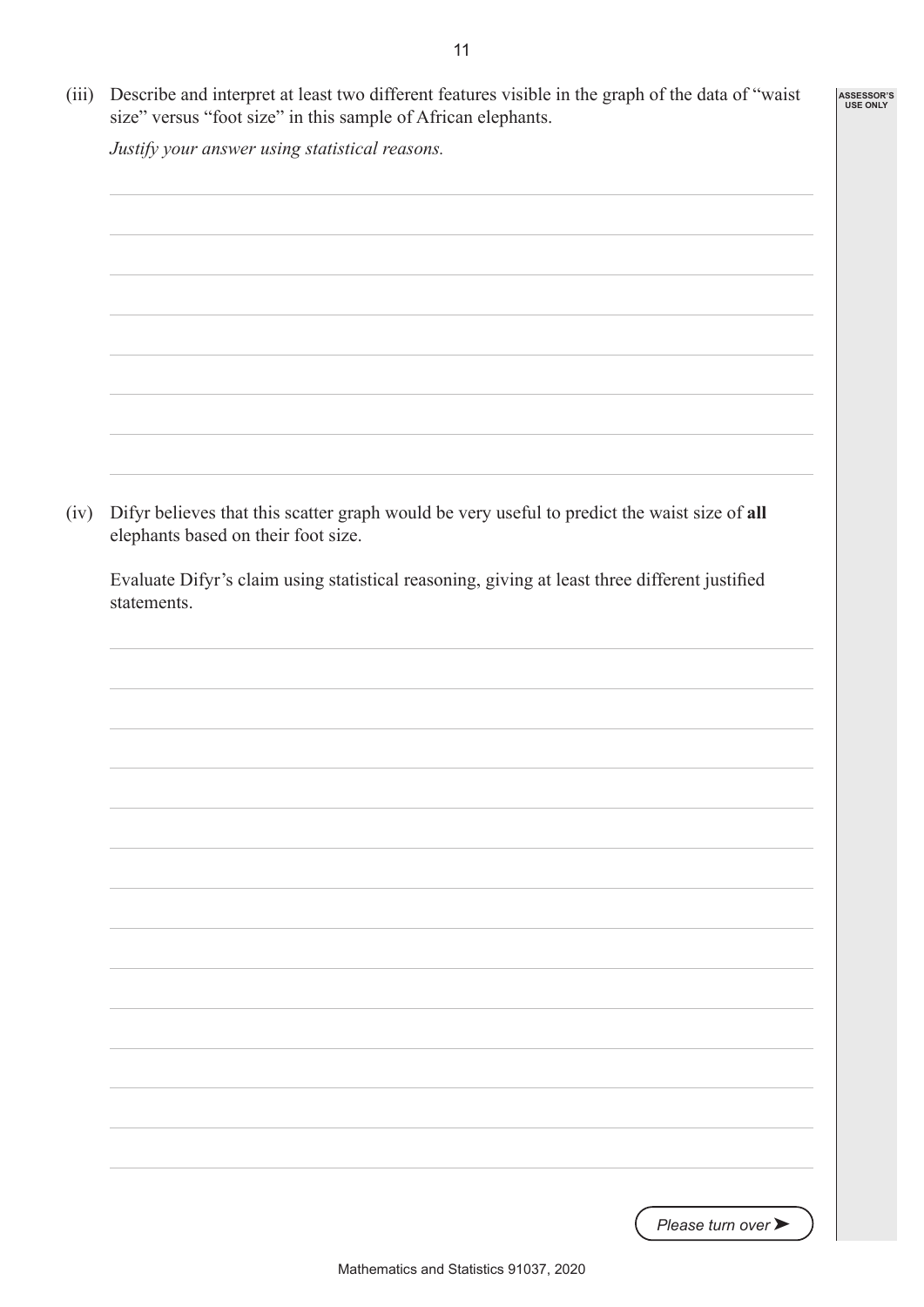(b) At the zoo, Maia, Teina, and Nikau play a game that will allow them to win an animal badge if they spin a picture of that animal.

There are three different spinners, with pictures of elephants, lions, and crocodiles on them.

On Spinner **X**, there are six pictures – two of elephants, two of lions, two of crocodiles.

On Spinner **Y**, there are also six pictures – three of elephants, two of lions, one of a crocodile.

Spinner **Z** has only three faces with a single picture on each face – one of an elephant, one of a lion, one of a crocodile.



(i) Maia thinks that she has more chance of winning a crocodile badge (by spinning a picture of a crocodile) if she uses Spinner X. Do you agree?

*Justify your answer.*

(ii) Teina spins Spinner Z five times, hoping to win an elephant badge. His results after five spins were: lion crocodile crocodile lion crocodile

Teina believes that Spinner Z must be biased in some way because the elephant picture did not appear at all after his five spins. Do you agree?

*Justify your answer.*

12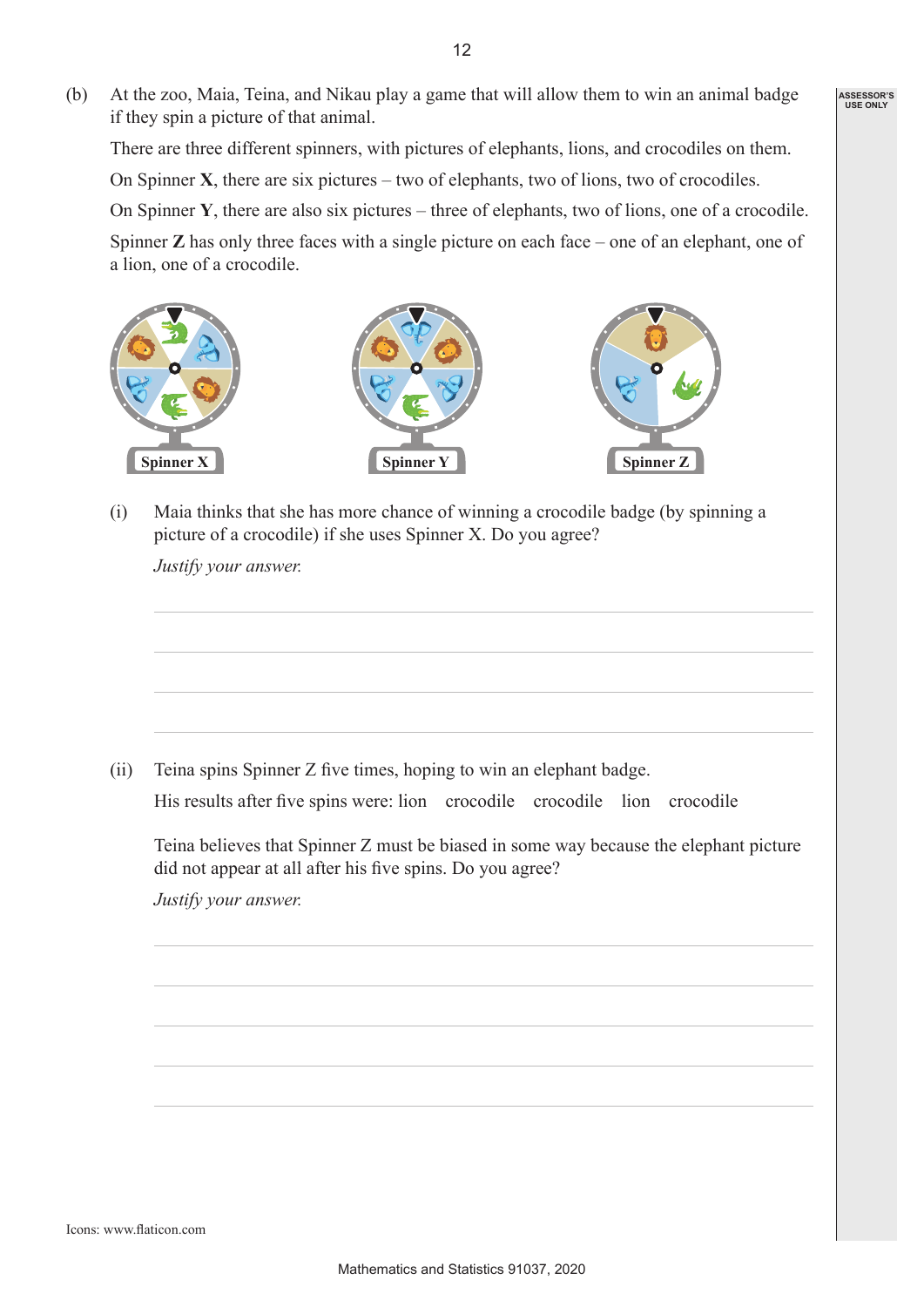(iii) Nikau spins all three spinners once each. What is the chance that all three spinners will win an elephant badge?

**ASSESSOR'S USE ONLY**

*Justify your answer.*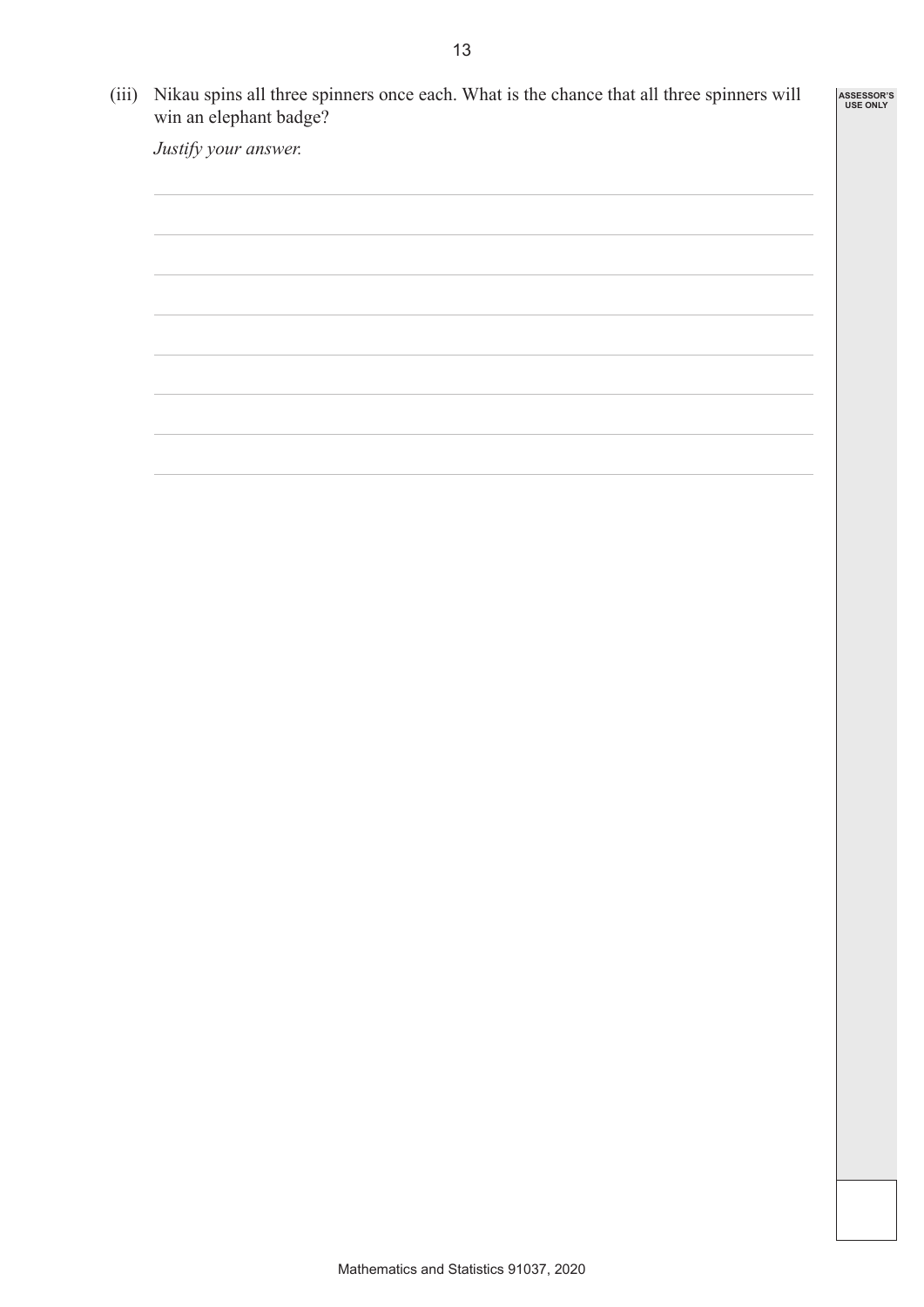If you need to redo Question Three (a)(ii), use the graph below. Make sure you make it clear which answer you want marked.

**SPARE GRIDS**

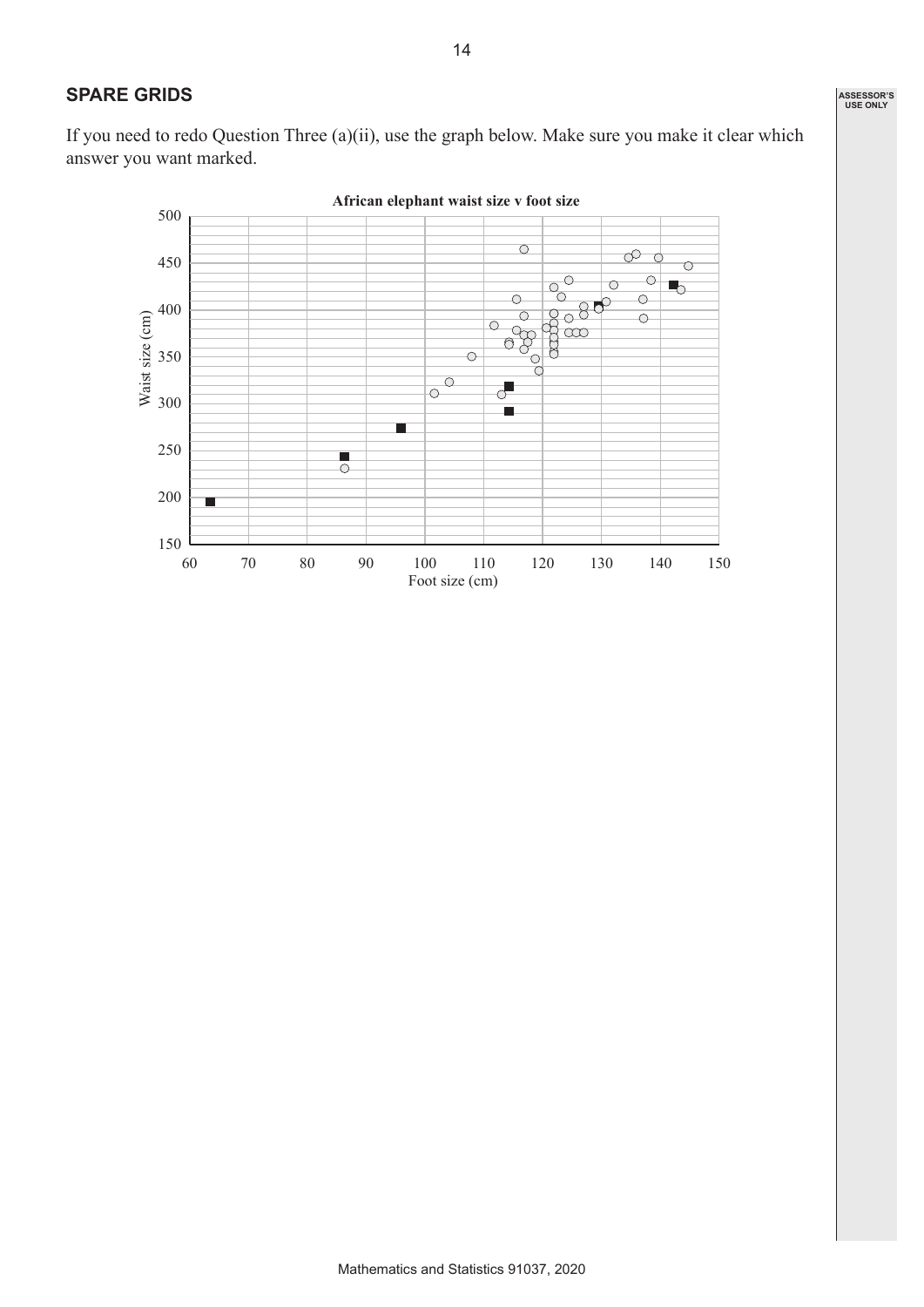| QUESTION<br>NUMBER |  | Write the question number(s) if applicable. | Extra space if required. |  | ASSESSOR'S<br><b>USE ONLY</b> |
|--------------------|--|---------------------------------------------|--------------------------|--|-------------------------------|
|                    |  |                                             |                          |  |                               |
|                    |  |                                             |                          |  |                               |
|                    |  |                                             |                          |  |                               |
|                    |  |                                             |                          |  |                               |
|                    |  |                                             |                          |  |                               |
|                    |  |                                             |                          |  |                               |
|                    |  |                                             |                          |  |                               |
|                    |  |                                             |                          |  |                               |
|                    |  |                                             |                          |  |                               |
|                    |  |                                             |                          |  |                               |
|                    |  |                                             |                          |  |                               |
|                    |  |                                             |                          |  |                               |
|                    |  |                                             |                          |  |                               |
|                    |  |                                             |                          |  |                               |
|                    |  |                                             |                          |  |                               |
|                    |  |                                             |                          |  |                               |
|                    |  |                                             |                          |  |                               |
|                    |  |                                             |                          |  |                               |
|                    |  |                                             |                          |  |                               |
|                    |  |                                             |                          |  |                               |
|                    |  |                                             |                          |  |                               |
|                    |  |                                             |                          |  |                               |
|                    |  |                                             |                          |  |                               |
|                    |  |                                             |                          |  |                               |